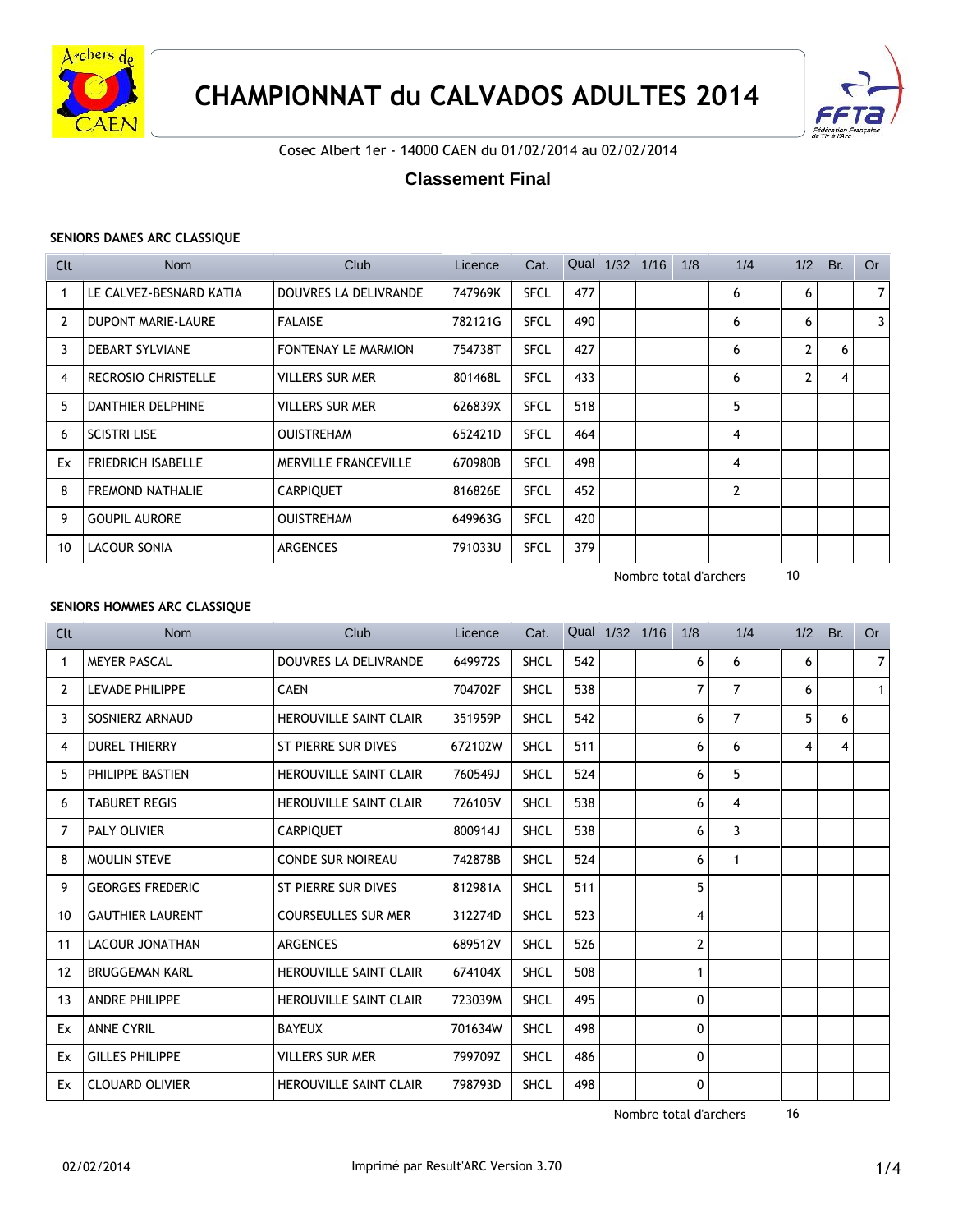# **VETERANS DAMES ARC CLASSIQUE**

| Clt | <b>Nom</b>                | Club                | Licence | Cat.        | Qual | 1/32 1/16 | 1/8 | 1/4 | 1/2 | Br. | Or |
|-----|---------------------------|---------------------|---------|-------------|------|-----------|-----|-----|-----|-----|----|
|     | Poirrier veronique        | <b>OUISTREHAM</b>   | 609814S | <b>VFCL</b> | 533  |           |     |     |     |     |    |
|     | <b>HENNEGUET NATHALIE</b> | ARGENCES            | 623072C | <b>VFCL</b> | 521  |           |     |     |     |     |    |
|     | JAQUOT ANNE               | COURSEULLES SUR MER | 383223X | <b>VFCL</b> | 353  |           |     |     |     |     |    |

Nombre total d'archers 3

# **VETERANS HOMMES ARC CLASSIQUE**

| Clt | Nom                       | Club                          | Licence | Cat.        |     | Qual 1/32 1/16 | 1/8 | 1/4 | 1/2         | Br. | <b>Or</b> |
|-----|---------------------------|-------------------------------|---------|-------------|-----|----------------|-----|-----|-------------|-----|-----------|
|     | <b>DURAND PHILIPPE</b>    | <b>CAEN</b>                   | 466148H | <b>VHCL</b> | 535 |                |     | 6   | 6           |     | 6         |
| 2   | <b>CHAPON THIERRY</b>     | <b>HEROUVILLE SAINT CLAIR</b> | 800075X | <b>VHCL</b> | 495 |                |     | 7   | 6           |     | $\Omega$  |
| 3   | PIRAT FRANÇOIS            | <b>CARPIQUET</b>              | 809275X | <b>VHCL</b> | 512 |                |     | 6   | 0           | 6   |           |
| 4   | ANCEL ANTOINE             | <b>VIRE</b>                   | 724568Z | <b>VHCL</b> | 499 |                |     | 7   | $\mathbf 0$ | 4   |           |
| 5   | MEZERAY BERTRAND          | <b>ARGENCES</b>               | 311924Y | <b>VHCL</b> | 502 |                |     | 4   |             |     |           |
| 6   | <b>MARTRAIRE GILLES</b>   | <b>VERSON</b>                 | 466996E | <b>VHCL</b> | 531 |                |     | 3   |             |     |           |
| Ex  | DUBOSQ GILLES             | <b>VIRE</b>                   | 598934R | <b>VHCL</b> | 546 |                |     | 3   |             |     |           |
| 8   | <b>GIRET HERVE</b>        | MERVILLE FRANCEVILLE          | 670982D | <b>VHCL</b> | 499 |                |     | 2   |             |     |           |
| 9   | <b>LAURENT ERIC</b>       | <b>BAYEUX</b>                 | 703826D | <b>VHCL</b> | 491 |                |     |     |             |     |           |
| 10  | <b>MALHERBE CHRISTIAN</b> | DOUVRES LA DELIVRANDE         | 347420F | <b>VHCL</b> | 473 |                |     |     |             |     |           |
| 11  | <b>CARRANO CHRISTOPHE</b> | THURY HARCOURT                | 202696X | <b>VHCL</b> | 460 |                |     |     |             |     |           |
| 12  | LEBREUILLY DOMINIQUE      | <b>BAYEUX</b>                 | 793136E | <b>VHCL</b> | 439 |                |     |     |             |     |           |
| 13  | <b>BISSON CHRISTIAN</b>   | <b>OUISTREHAM</b>             | 381801B | <b>VHCL</b> | 431 |                |     |     |             |     |           |

Nombre total d'archers 13

# **SUPER VETERANS DAMES ARC CLASSIQUE**

| Clt | <b>Nom</b>              | Club <sup>-</sup> | Licence | Cat.         | Qual | $1/32$ $1/16$ | 1/8 | 1/4 | 1/2 | Br. | Or |
|-----|-------------------------|-------------------|---------|--------------|------|---------------|-----|-----|-----|-----|----|
|     | <b>BUSNEL CHANTAL</b>   | <b>OUISTREHAM</b> | 741709F | <b>SVFCL</b> | 443  |               |     |     |     |     | o  |
|     | <b>BADOUD FRANCOISE</b> | <b>OUISTREHAM</b> | 751844X | <b>SVFCL</b> | 376  |               |     |     |     |     |    |
|     | <b>MURAIL FRANCOISE</b> | VILLERS SUR MER   | 827827M | <b>SVFCL</b> | 295  |               |     |     |     |     |    |

Nombre total d'archers 3

# **SUPER VETERANS HOMMES ARC CLASSIQUE**

| <b>Clt</b>     | <b>Nom</b>                 | Club                       | Licence | Cat.         |     | Qual 1/32 1/16 1/8 |  | 1/4 | 1/2            | Br. | <b>Or</b>    |
|----------------|----------------------------|----------------------------|---------|--------------|-----|--------------------|--|-----|----------------|-----|--------------|
|                | DELAMARCHE MICHEL          | ST PIERRE SUR DIVES        | 040881L | <b>SVHCL</b> | 493 |                    |  | 6   | 6              |     | 6            |
| $\overline{2}$ | <b>BROCHARD MICHEL</b>     | <b>FONTENAY LE MARMION</b> | 311052A | <b>SVHCL</b> | 488 |                    |  | 6   | 6              |     | $\mathbf{0}$ |
| 3              | <b>BARBEY JEAN-JACQUES</b> | <b>VIRE</b>                | 004379K | <b>SVHCL</b> | 525 |                    |  |     | $\overline{4}$ | 6   |              |
| $\overline{4}$ | <b>HAUTEUR MARC</b>        | <b>CARPIQUET</b>           | 717062R | <b>SVHCL</b> | 510 |                    |  | 6   | 5              | 0   |              |
| 5              | <b>GUIBOUT CLAUDE</b>      | <b>FALAISE</b>             | 223474G | <b>SVHCL</b> | 460 |                    |  |     |                |     |              |
| 6              | <b>DUVAL DANIEL</b>        | DOUVRES LA DELIVRANDE      | 450383X | <b>SVHCL</b> | 477 |                    |  | 0   |                |     |              |
| Ex             | <b>NOEL GERARD</b>         | <b>ARGENCES</b>            | 267693W | <b>SVHCL</b> | 460 |                    |  | 0   |                |     |              |
| Ex             | <b>DAUMESNIL GERARD</b>    | <b>ARGENCES</b>            | 390085F | <b>SVHCL</b> | 488 |                    |  | 0   |                |     |              |
| 9              | <b>LUGEZ PIERRE</b>        | MERVILLE FRANCEVILLE       | 655879M | <b>SVHCL</b> | 458 |                    |  |     |                |     |              |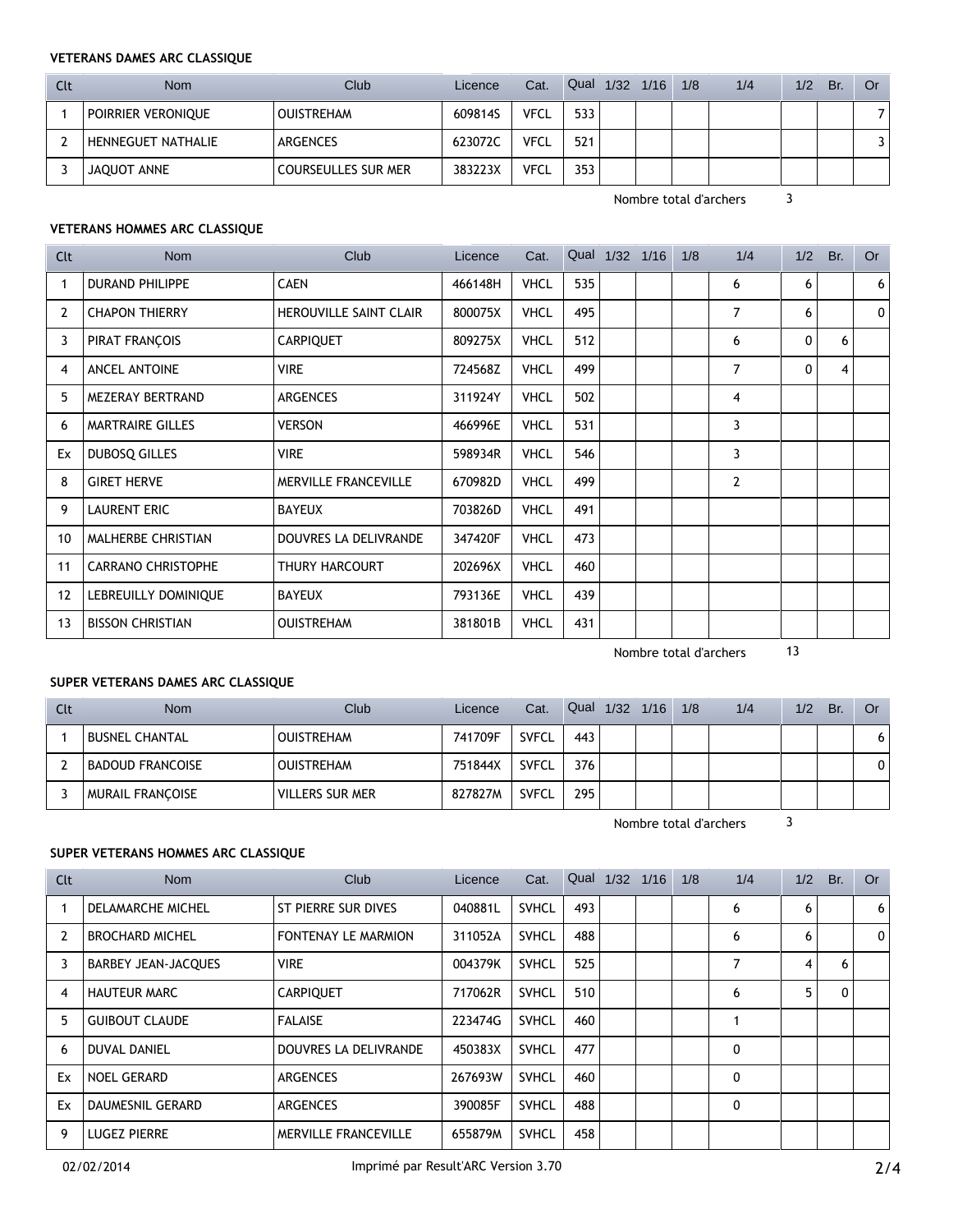| 10 | <b>BONILLO ROBERT</b>  | <b>BAYEUX</b>    | 753455Y | SVHCL        | 453 |  |  |  |  |
|----|------------------------|------------------|---------|--------------|-----|--|--|--|--|
|    | <b>RENOUF PHILIPPE</b> | <b>VERSON</b>    | 346916H | <b>SVHCL</b> | 452 |  |  |  |  |
|    | <b>BOCE JEAN MARC</b>  | <b>CARPIQUET</b> | 790318S | SVHCL        | 418 |  |  |  |  |
|    | <b>GELHAY MICHEL</b>   | <b>VERSON</b>    | 270658U | <b>SVHCL</b> | 402 |  |  |  |  |

Nombre total d'archers 13

# **SENIORS DAMES ARC A POULIES**

| Clt | <b>Nom</b>         | Club                | Licence | Cat.        | Qual | 1/32 | 1/16 | 1/8 | 1/4 | 1/2 | Br. | Or |
|-----|--------------------|---------------------|---------|-------------|------|------|------|-----|-----|-----|-----|----|
|     | DARCILLON CECILE   | ST PIERRE SUR DIVES | 771397A | <b>SFCO</b> | 562  |      |      |     |     |     |     | 6  |
|     | POULINGUE VALERIE  | ST PIERRE SUR DIVES | 814319E | <b>SFCO</b> | 550  |      |      |     |     | 6   |     |    |
|     | PRIGNON VANESSA    | ARGENCES            | 420952G | <b>SFCO</b> | 548  |      |      |     |     |     |     |    |
|     | DAUMESNIL SEVERINE | ARGENCES            | 683007Z | <b>SFCO</b> | 533  |      |      |     |     |     |     |    |

Nombre total d'archers 4

# **SENIORS HOMMES ARC A POULIES**

| Clt | <b>Nom</b>                | Club                          | Licence | Cat.        |     | Qual 1/32 1/16 | 1/8            | 1/4            | 1/2            | Br.            | <b>Or</b> |
|-----|---------------------------|-------------------------------|---------|-------------|-----|----------------|----------------|----------------|----------------|----------------|-----------|
| 1   | <b>ACUNA CHRISTOPHE</b>   | FONTENAY LE MARMION           | 625122F | <b>SHCO</b> | 564 |                | 6              | 6              | $\overline{7}$ |                | 6         |
| 2   | <b>DARCILLON DENIS</b>    | ST PIERRE SUR DIVES           | 771395Y | <b>SHCO</b> | 576 |                | $\overline{7}$ | $\overline{7}$ | 6              |                | 5         |
| 3   | POULINGUE OLIVIER         | ST PIERRE SUR DIVES           | 672124V | <b>SHCO</b> | 576 |                | 6              | 6              | 3              | 6              |           |
| 4   | <b>LECUYER FRANCOIS</b>   | <b>VIRE</b>                   | 766964G | <b>SHCO</b> | 569 |                | $\overline{7}$ | 6              | 5              | $\overline{2}$ |           |
| 5   | <b>BOUET LUDOVIC</b>      | <b>ARGENCES</b>               | 713285K | <b>SHCO</b> | 554 |                | 6              | 3              |                |                |           |
| 6   | <b>RONXIN LAURENT</b>     | <b>HEROUVILLE SAINT CLAIR</b> | 742881E | <b>SHCO</b> | 549 |                | 6              | $\overline{2}$ |                |                |           |
| 7   | <b>LEGRAND CHRISTOPHE</b> | <b>ARGENCES</b>               | 732164F | <b>SHCO</b> | 555 |                | 6              | 0              |                |                |           |
| Ex  | LENEVEU DENIS             | <b>CONDE SUR NOIREAU</b>      | 785315D | <b>SHCO</b> | 547 |                | $\overline{7}$ | 0              |                |                |           |
| 9   | <b>BERTAULD NICOLAS</b>   | <b>FALAISE</b>                | 782123J | SHCO        | 548 |                | 5              |                |                |                |           |
| 10  | <b>BAILLEUL MICHEL</b>    | <b>CAEN</b>                   | 793222Y | <b>SHCO</b> | 562 |                | $\overline{4}$ |                |                |                |           |
| Ex  | <b>DUPONT OLIVIER</b>     | FONTENAY LE MARMION           | 723986S | <b>SHCO</b> | 556 |                | 4              |                |                |                |           |
| 12  | <b>ANFRAY GILDAS</b>      | <b>ST PIERRE SUR DIVES</b>    | 717158V | <b>SHCO</b> | 566 |                | 3              |                |                |                |           |
| 13  | <b>LEROY CHRISTOPHE</b>   | <b>BAYEUX</b>                 | 423626N | <b>SHCO</b> | 543 |                | $\mathbf{1}$   |                |                |                |           |
| Ex  | JOURDAN DANIEL            | <b>CAEN</b>                   | 454789L | <b>SHCO</b> | 542 |                | $\mathbf{1}$   |                |                |                |           |
| 15  | DELIQUAIRE OLIVIER        | <b>VILLERS SUR MER</b>        | 325021J | <b>SHCO</b> | 536 |                | $\mathbf{0}$   |                |                |                |           |
| Ex  | <b>CARVILLE WILLIAM</b>   | <b>CAEN</b>                   | 693837W | SHCO        | 561 |                | $\Omega$       |                |                |                |           |
| 17  | LE CREURER STEVE          | <b>COURSEULLES SUR MER</b>    | 690813J | <b>SHCO</b> | 525 |                |                |                |                |                |           |
| 18  | <b>CHRISTIEN ERIC</b>     | <b>ARGENCES</b>               | 754787W | <b>SHCO</b> | 523 |                |                |                |                |                |           |
| 19  | <b>NORMAND RODRIGUE</b>   | <b>CARPIQUET</b>              | 747744R | <b>SHCO</b> | 495 |                |                |                |                |                |           |

Nombre total d'archers 19

#### **VETERANS DAMES ARC A POULIES**

| ิ | Nom                                                                     | Club        | Licence               | Cat.             | Qual       | 1/32 | 1/16 | 1/8 | 1/4 | 1/2 | Br. | Οı |
|---|-------------------------------------------------------------------------|-------------|-----------------------|------------------|------------|------|------|-----|-----|-----|-----|----|
|   | <b>LIANE</b><br><b>MARY</b><br>the contract of the contract of the con- | <b>VIRE</b> | 1880V<br>$\sim$<br>ےر | <b>VECC</b><br>ີ | 399<br>$-$ |      |      |     |     |     |     |    |

Nombre total d'archers 1